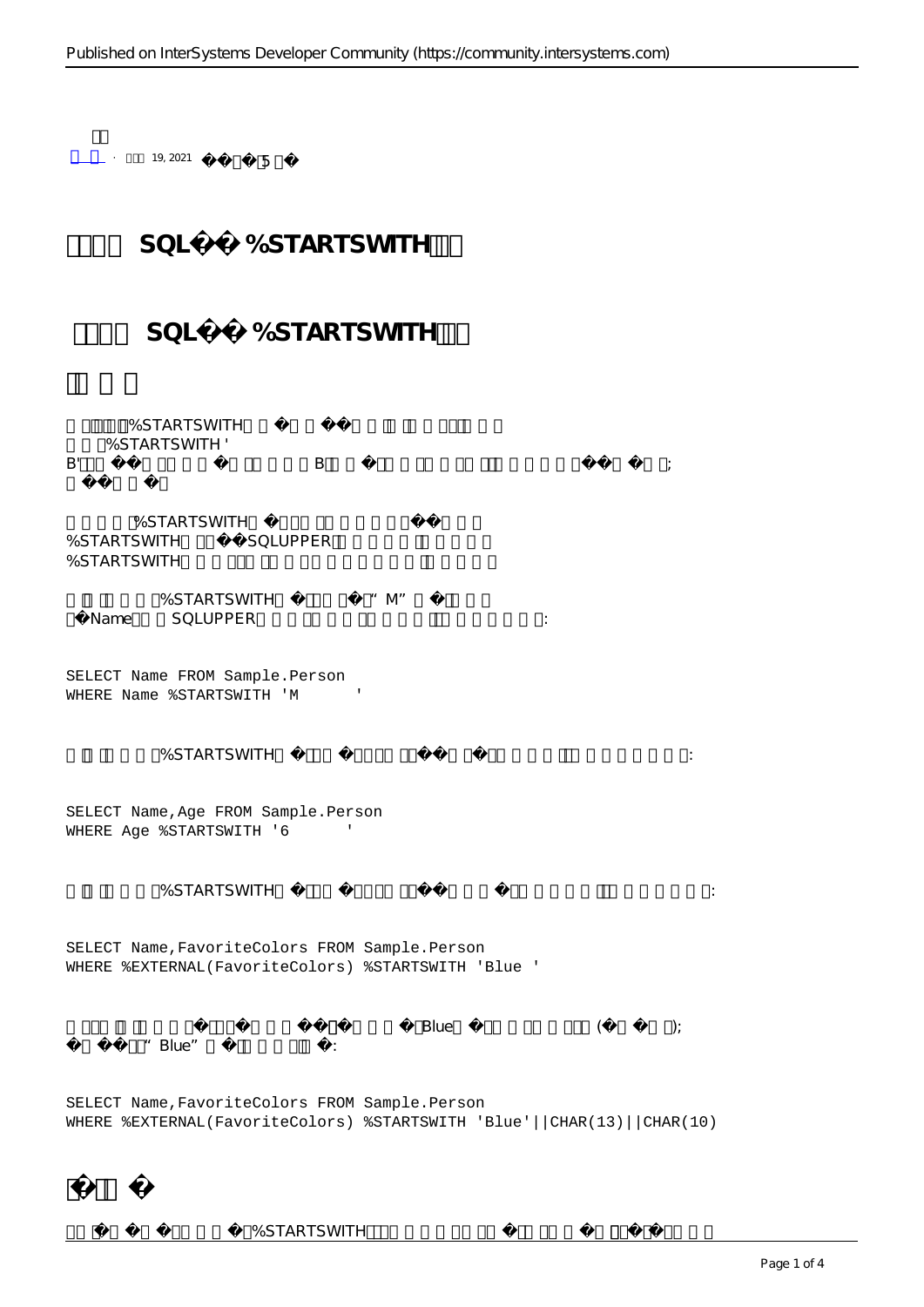Czech2 CHAR(65) CHAR(193) "a" %STARTSWITH  $Czech2 CHAR(65) (A) CHAR(193) (A)$ : M MA MÁ MAC MÁC MACX MÁCX MAD MÁD

**%STARTSWITH** 

MB

%STARTSWITH

 $\mathbb{R}^2$ 使用等号操作符对整个字符串进行等价比较:

SELECT Name,Home\_State FROM Sample.Person WHERE Home\_State = 'VT'

Home\_State "VT" Home\_State SQLUPPER

 $\left\langle \langle \rangle \right\rangle$ 

Contains :  $\bullet$ 

SELECT Name FROM Sample.Person WHERE Name [ 'y'

> "y" Name Contains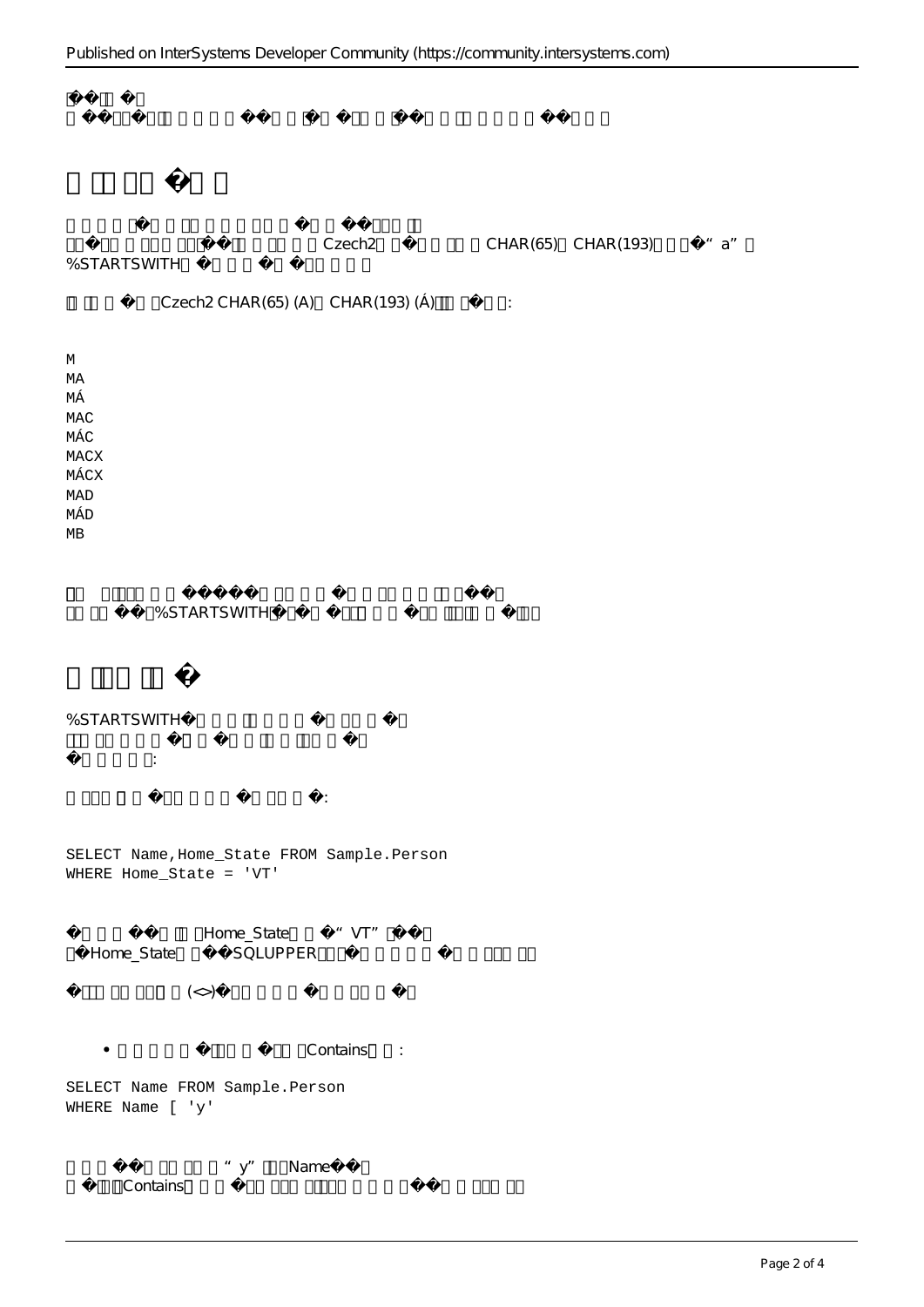• SQL Search SQL Search SQL  $\bullet$  $\mathbb{I}\mathbb{N}$  is a set of the set of the set of the set of the set of the set of the set of the set of the set of the set of the set of the set of the set of the set of the set of the set of the set of the set of the set SELECT Name,Home\_State FROM Sample.Person WHERE Home State IN ('VT','MA','NH','ME') ORDER BY Home\_State Home\_State • %pattern SELECT Name,Home\_State FROM Sample.Person WHERE Home State %PATTERN '1U1"C"' ORDER BY Home\_State Home State the Home State the Home State the TU(1999) of the "C"(1999) of the "C") Home\_State "NC" "SC"  $\bullet$  LIKE SELECT Name FROM Sample.Person WHERE Name LIKE '\_a%' "a" Mame Name ( ? :var ) %STARTSWITH 'abc' 'abc%' WHERE The "R" "r" Name %STARTSWITH SELECT Name FROM Sample.Person WHERE Name %STARTSWITH 'r' "M" Home State :

SELECT DISTINCT Home\_State FROM Sample.Person WHERE Home\_State %STARTSWITH 'M' ORDER BY Home\_State

下面的方式,但HAVING HAVING